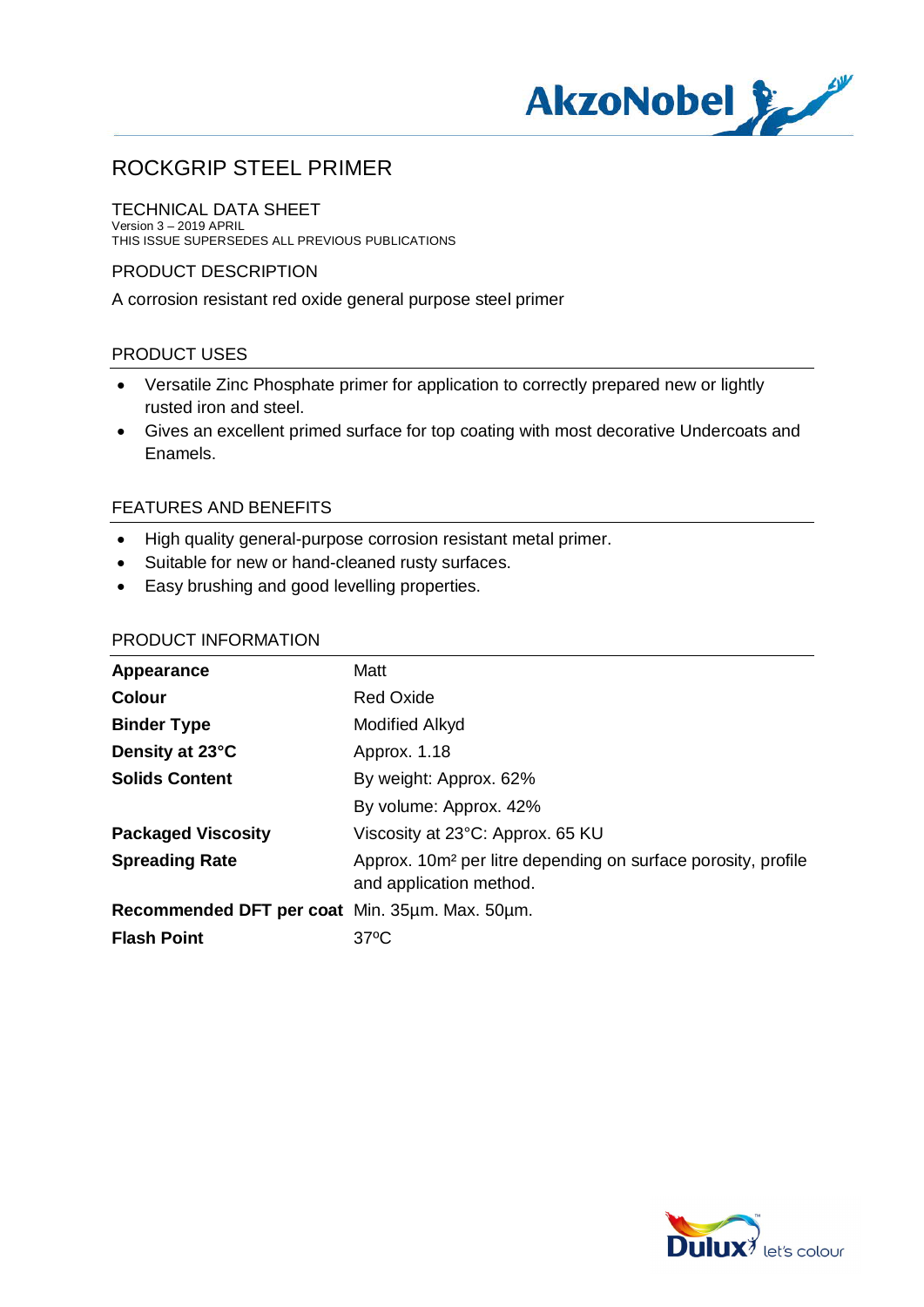

# ROCKGRIP STEEL PRIMER

## APPLICATION INFORMATION

| Mixing                                | Stir until homogeneous with a flat paddle.                                                                                                                     |
|---------------------------------------|----------------------------------------------------------------------------------------------------------------------------------------------------------------|
| <b>Application Surface conditions</b> | Surface Temperature between 10 - 35°C. Relative Humidity<br>between 10 - 85 % OR 2°C above dew point minimum.                                                  |
| Application methods                   | Brush or roller. Brush application preferred to ensure wetting<br>of the surface.                                                                              |
| <b>Thinner</b>                        | Thinning not recommended. Ready for use after thorough<br>stirring.                                                                                            |
| <b>Drying Time</b>                    | Touch dry 4 hours at 23°C.                                                                                                                                     |
| <b>Recoating Time</b>                 | 18 hours at 23°C (Drying times will be extended during cold,<br>wet or humid conditions.)                                                                      |
| Cleaning of equipment                 | After use, remove as much product as possible, and then<br>clean immediately with Dulux Pre-Paint Brush Cleaner/<br><b>Degreaser</b> or Mineral Turpentine.    |
| <b>Substrates</b>                     | Suitably prepared mild steel and iron                                                                                                                          |
| Precautions:                          | Do not apply during cold (below 10°C) or wet weather.                                                                                                          |
|                                       | Not designed to withstand natural weathering. Overcoat<br>within one week particularly in a marine atmosphere.                                                 |
|                                       | Not suitable for direct application to powdery or friable<br>surfaces whether previously painted or not.                                                       |
| <b>Coats Required</b>                 | Apply one or two coats Rockgrip Steel Primer, depending<br>on the severity of the conditions. Two coats are preferred for<br>coastal conditions.               |
| <b>Top Coating</b>                    | Over-coat primer with one overall coat Rockgrip General<br><b>Purpose Undercoat, and finish with two top coats of</b><br>selected Rockgrip decorative topcoat. |

### SURFACE PREPARATION

Ensure that surfaces are sound and free from rust, dust, dirt, grease and oil. Surfaces must be thoroughly dry.

### NEW SURFACES

### **Mild Steel and Iron**

- Inspect shop-primer thoroughly for damage by installation. All rust, scale and dirt must be removed by scraping or with steel wire brushes, and then thoroughly sanded with medium grit sandpaper, finishing with fine grit sandpaper - down to a bright metal finish.
- · Ensure that the sanded areas are dry and free of grease and dust. A solvent wash (rags dipped in lacquer thinner) may be used. Change the rags frequently. Allow drying.